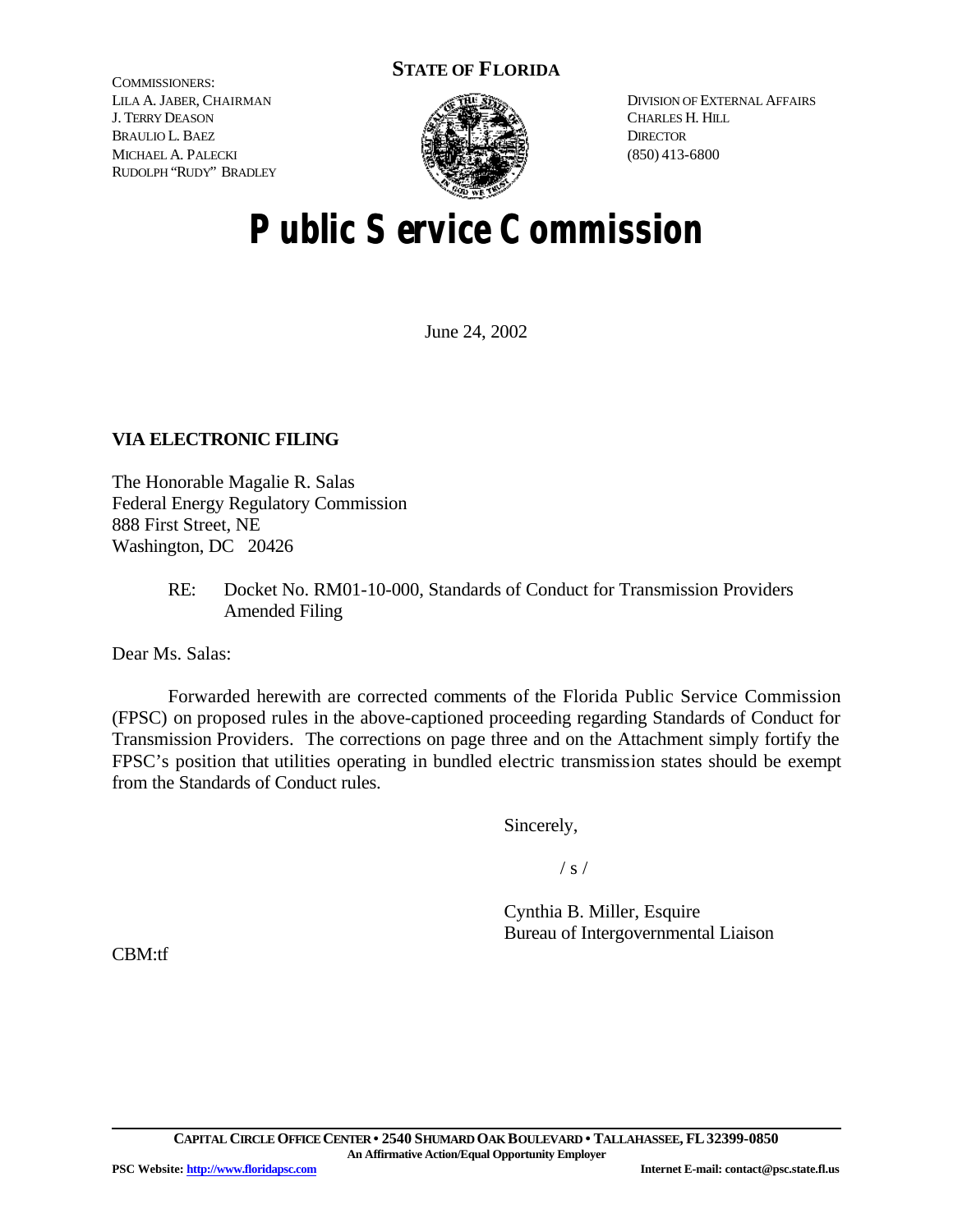# **BEFORE THE FEDERAL ENERGY REGULATORY COMMISSION**

Standards of Conduct for Transmission Providers )  $\lambda$ Docket No. RM01-10-000

## **FLORIDA PUBLIC SERVICE COMMISSION AMENDED COMMENTS**

The Florida Public Service Commission (FPSC), in response to the opportunity extended for additional comments in this rulemaking docket, provides the following comments and attached recommended revisions to the Standards of Conduct proposed rules. At the May 21 staff workshop, the Federal Energy Regulatory Commission (FERC) staff urged that suggested revisions to the actual rules be provided.

The FPSC is concerned that the FERC staff does not plan to recommend any different treatment for utilities in states with bundled retail electric rates than for those utilities in states with unbundled retail electric rates. As FERC staff noted, at p. 12 of the staff paper, 36 commenters, including EEI, the National Association of State Utility Consumer Advocates, the National Association of Regulatory Utility Commissioners, many electric transmission companies and ten state agencies, opposed treating retail function employees as a marketing function. Staff also pointed out that commenters had stated that separation of employees engaged in the bundled sales function for retail native load from interstate transmission employees would cause expensive duplication of staff and facilities, without any competitive benefit. In addition, commenters stated there are no competitive concerns because retail service is state mandated.

The FERC staff responded to these points by saying, "[a] piecemeal rule that excludes transmission providers in states that have not enacted retail competition would be difficult to implement because many transmission providers and their retail merchants operate in multiple states." The FERC staff seemed to conclude that the "the benefit of eliminating the potential anti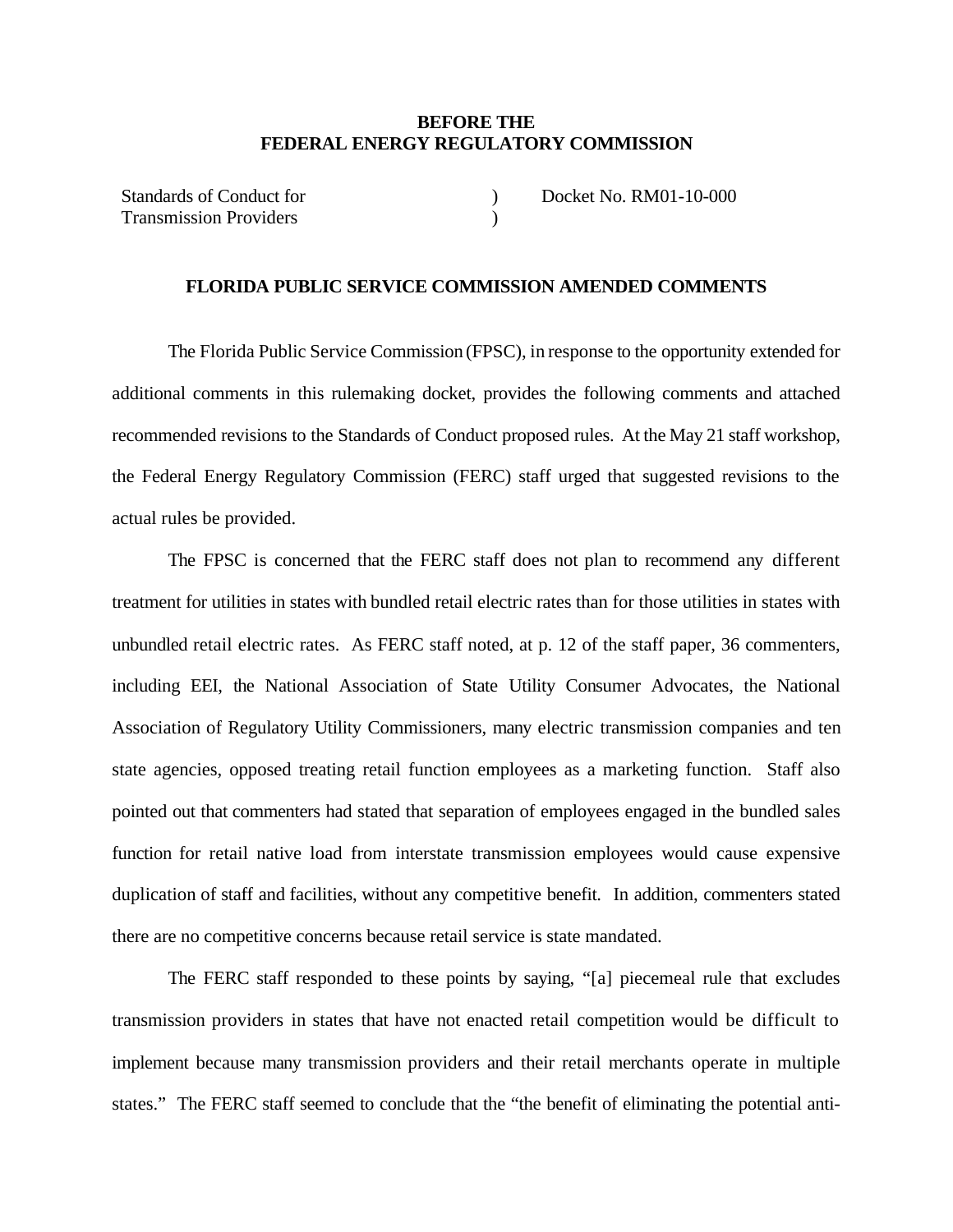Florida Public Service Commission Docket No. RM01-10-000 Page 2

competitive effects of a transmission owner's native preference" outweighs the cost of separating the retail sales function from the transmission function.

The FPSC is concerned. As we urged in our December 19, 2001, comments, we continue to believe that the FERC should not extend the standards of conduct into a bundled electric retail environment. In addition, the FERC rulemaking should expressly acknowledge the state commission role regarding standards of conduct.

#### **Separation Standard in a Bundled Retail Environment**

We agree with the approach the FERC is taking to restrict preferential access to information in the wholesale environment. However, it appears premature to have these standards applied in the bundled retail environment. The cost impact on retail ratepayers is a major concern. For those states like Florida that do not have unbundled electric retail transmission, the FERC should not impose on transmission providers a requirement to separate employees managing bundled retail sales from those employees managing the transmission necessary to provide that bundled service.

The regulation requiring functional separation would appear to unnecessarily increase the costs of providing retail service. There could be additional transaction costs, additional delays, and even the need for the companies to hire an increased number of employees to comply, without any commensurate benefit to ratepayers. The employees might be performing redundant functions. Bundled retail sales are notsubject to competition, and the transmission used for bundled retail sales is a necessary component of those sales and is not available for any other use. Thus, in a bundled retail environment, there should be an express exemption from the requirement for employees managing retail sales to operate independently of the transmission function. The cost impact on retail ratepayers in those states which have not chosen retail access, is not warranted.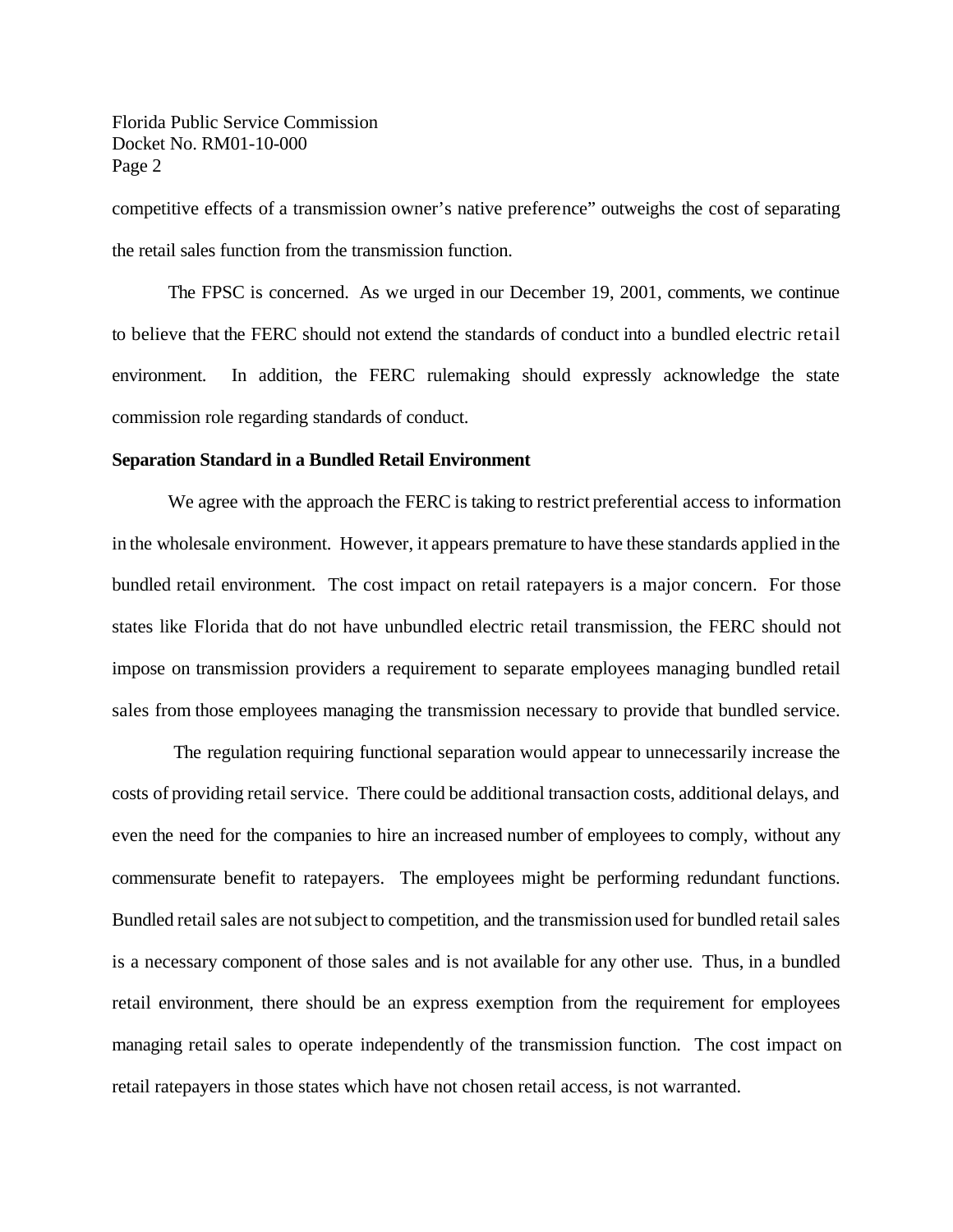Florida Public Service Commission Docket No. RM01-10-000 Page 3

Another potential cost impact relates to restoration efforts. Florida is routinely a victim of hurricanes. We are concerned that restoration functions might not be as effective under this separation of employees requirement.

We have developed amendatory language for consideration. The language, which is attached, provides that utilities operating in bundled electric transmission states are exempt from the standard of conduct rules in those states.

#### **State Commission Independent Authority Over Standards of Conduct**

We continue to be concerned that the FERC rulemaking has not acknowledged state commissions' independent authority over standards of conduct. We suggest the attached simple addition to the rules. We can understand that the FERC may be reluctant to endorse a patchwork of conflicting rules across the states, and that such a patchwork could be difficult on the providers. However, states have statutory authority which cannot be ignored, and have more knowledge of local conditions which need to be considered. Numerous commenters have mentioned this separate state authority.

In conclusion, the FPSC urges that the FERC adopt the attached revision to exempt utilities operating in bundled states fromthe rules. In addition, the FERC should acknowledge separate state commission authority to adopt more stringent standards of conduct so long as such standards are not in conflict with the FERC rules.

Respectfully submitted,

 $/ s /$ 

Cynthia B. Miller, Esquire Bureau of Intergovernmental Liaison

DATED: June 13, 2002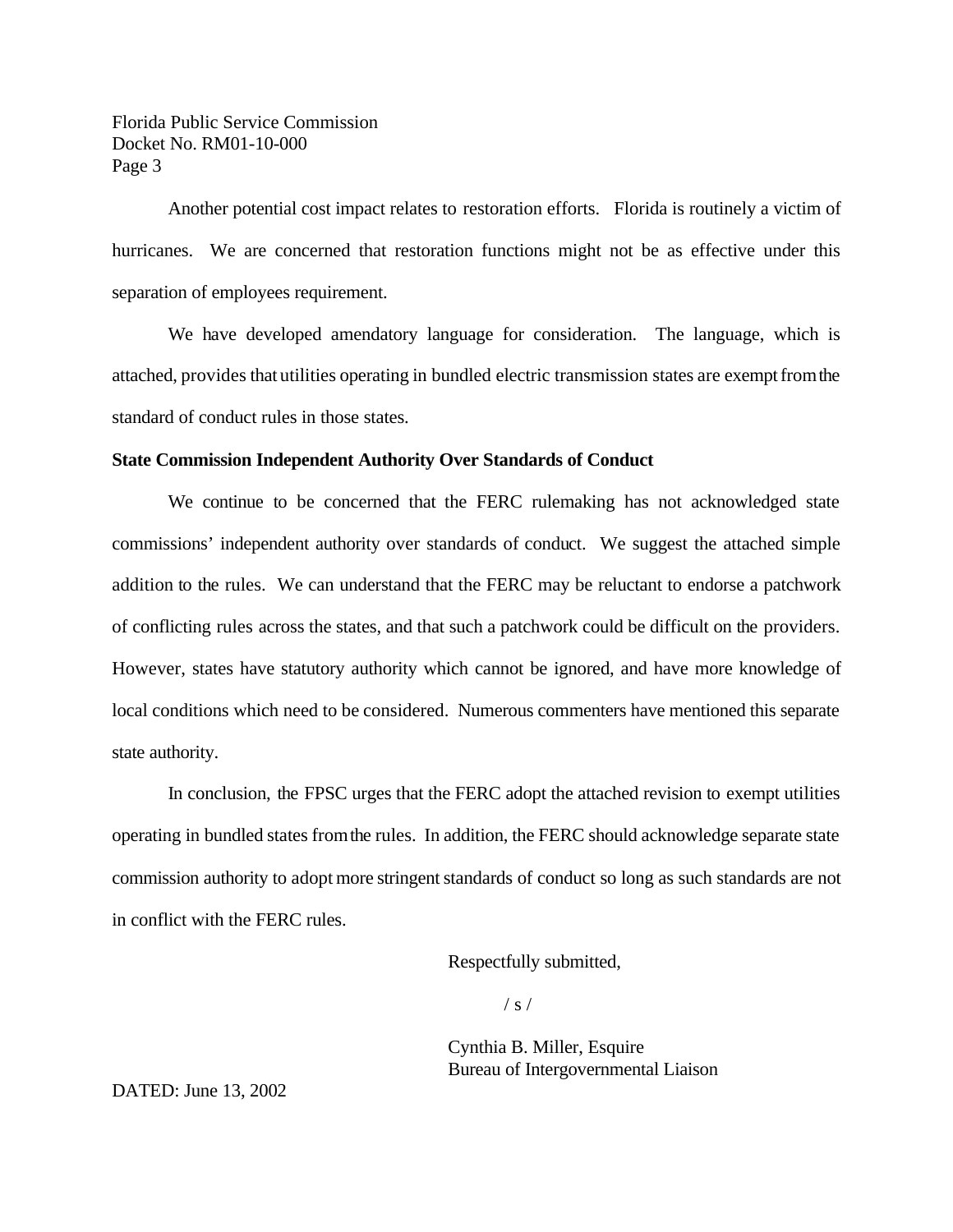### **§ 358.1 Applicability.**

(a) This part applies to any interstate natural gas pipeline that transports gas for others pursuant to subpart A of part 157 or subparts B or G of part 284.

(b) This part applies to any public utility that owns, operates, or controls facilities used for the transmission of electric energy in interstate commerce, except that this part does not apply to an electric transmission provider that is a Commission-approved Regional Transmission Organization (RTO). If an electric transmission owner participates in a Commission-approved RTO and does not operate or control its transmission facilities, it may request an exemption from this part. If any public utility operates in a state that has not authorized retail electric unbundling, the public utility is exempt from this part.

(c) Inasmuch as State commissions have a state statutory role over standards of conduct, State commission requirements may be more rigorous than the following rules, but shall not be in conflict with the Federal Energy Regulatory Commission rules.